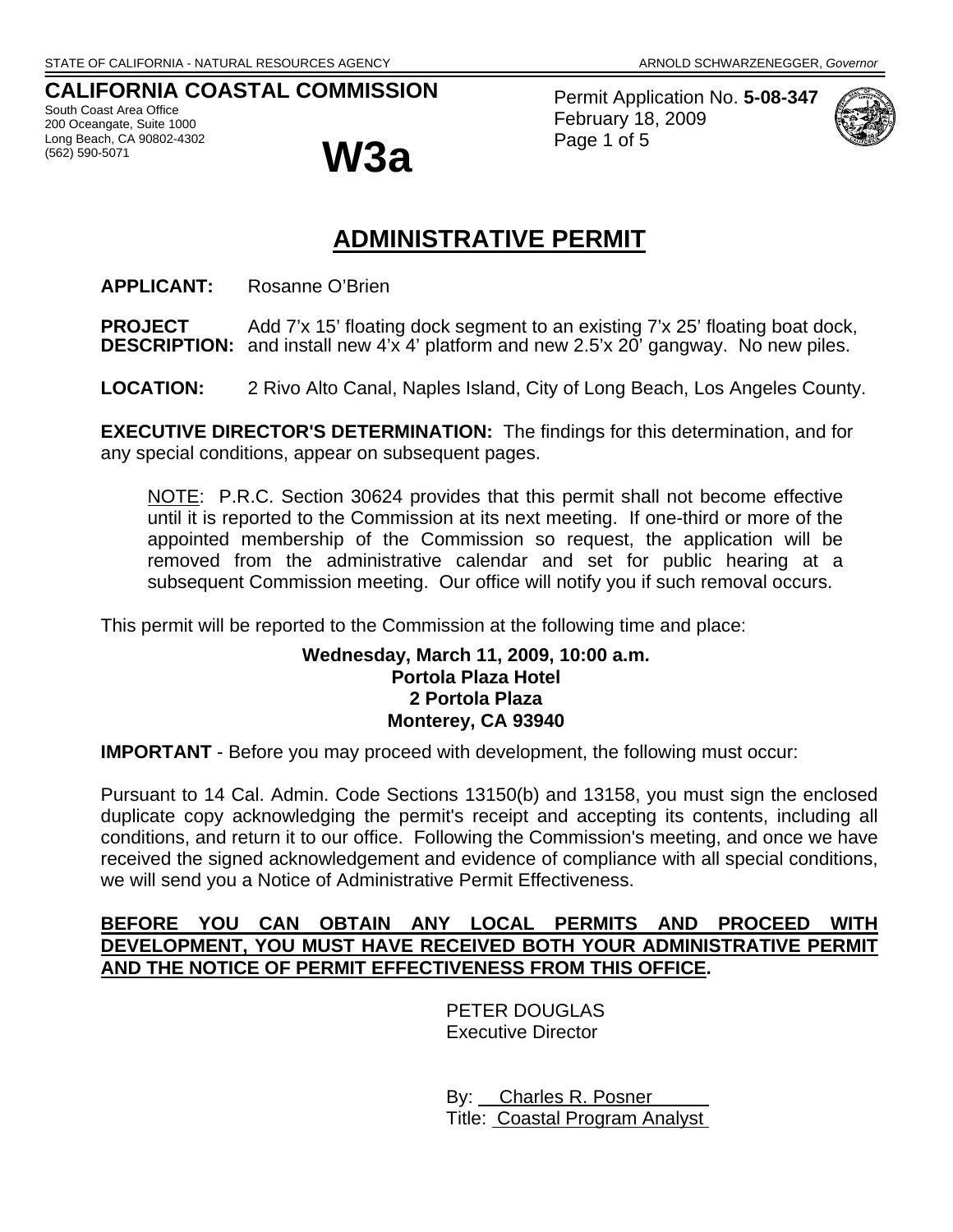#### 5-08-347 Page 2 of 5

## **STANDARD CONDITIONS:**

- 1. Notice of Receipt and Acknowledgment. The permit is not valid and development shall not commence until a copy of the permit, signed by the permittee or authorized agent, acknowledging receipt of the permit and acceptance of the terms and conditions, is returned to the Commission office.
- 2. Expiration. If development has not commenced, the permit will expire two years from the date this permit is reported to the Commission. Development shall be pursued in a diligent manner and completed in a reasonable period of time. Application for extension of the permit must be made prior to the expiration date.
- 3. Interpretation. Any questions of intent or interpretation of any term or condition will be resolved by the Executive Director or the Commission.
- 4. Assignment. The permit may be assigned to any qualified person, provided assignee files with the Commission an affidavit accepting all terms and conditions of the permit.
- 5. Terms and Conditions Run with the Land. These terms and conditions shall be perpetual, and it is the intention of the Commission and the permittee to bind all future owners and possessors of the subject property to the terms and conditions.

## **SPECIAL CONDITIONS:** See Page Four.

#### **EXECUTIVE DIRECTOR'S DETERMINATION (continued):**

The Executive Director hereby determines that the proposed development is a category of development which, pursuant to PRC Section 30624, qualifies for approval by the Executive Director through the issuance of an Administrative Permit. Subject to Standard and Special Conditions as attached, said development is in conformity with the provisions of Chapter 3 of the Coastal Act of 1976 and will not have any significant impacts on the environment within the meaning of the California Environmental Quality Act. If located between the nearest public road and the sea, this development is in conformity with the public access and public recreation policies of Chapter 3.

# **FINDINGS FOR EXECUTIVE DIRECTOR'S DETERMINATION:**

#### **A. Project Description**

The proposed project involves the enlargement of a private residential boat dock on Naples Island in southeast Long Beach (See Exhibits). The existing 25-foot long, seven-foot wide rectangular dock will be extended to a length of forty feet with the attachment of a new fifteenfoot long (7'x 15') floating dock segment (Exhibit #4). The proposed project also includes the construction of a new 4'x 4' gangway platform and new 2.5'x 20' gangway. No piles are necessary as the enlarged dock will be attached to existing pipe davits that hang from the vertical seawall (Exhibit #5).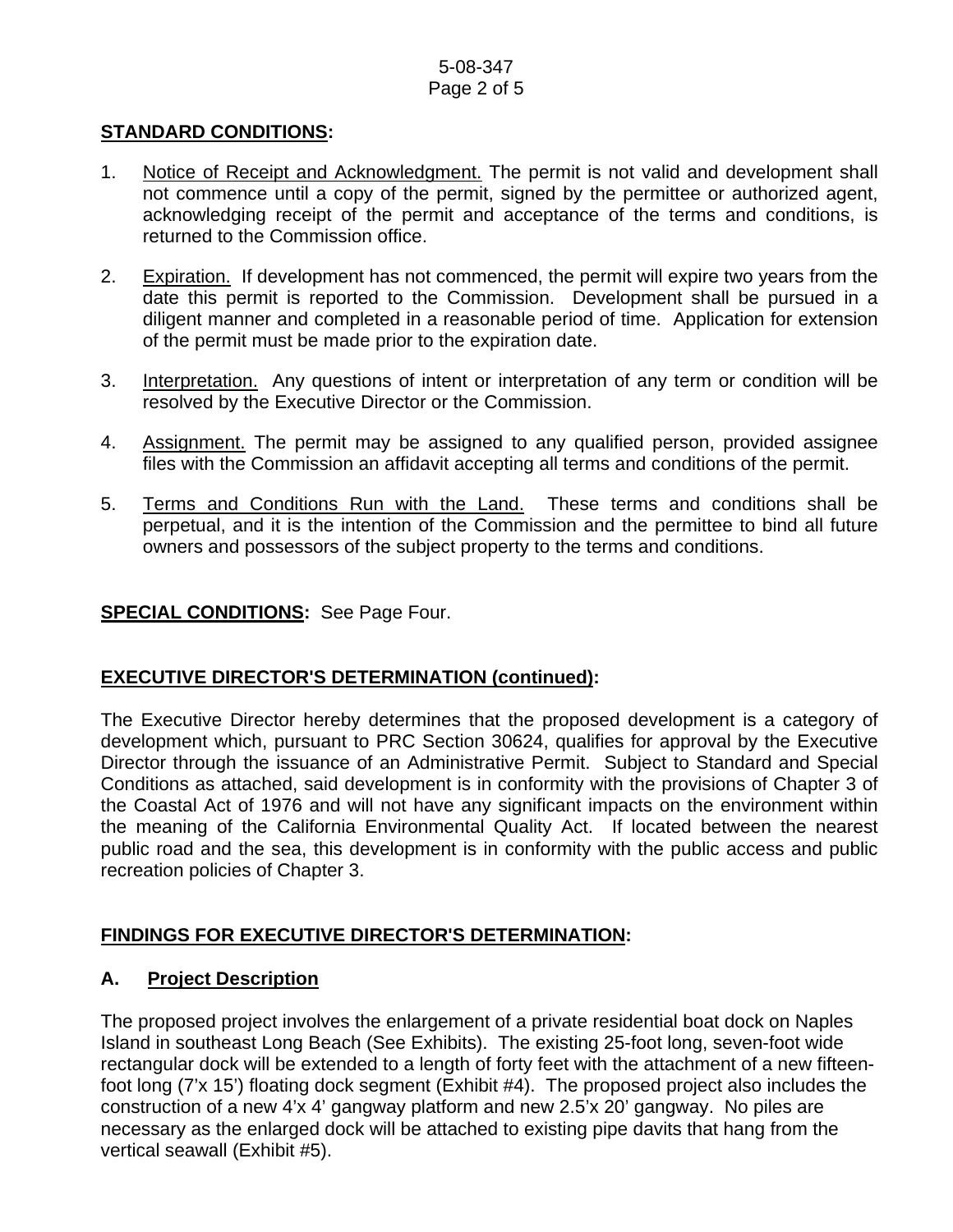The proposed project is in Rivo Alto Canal, situated between the canal's vertical seawall and the City Pierhead Line (Exhibit #4). The proposed dock is associated with the adjacent singlefamily residence and is for boating recreation purposes. The proposed project will not interfere with the public accessway that exists immediately inland of the seawall in this location. Eelgrass beds will not be disturbed by the proposed project as no disturbance of the canal bottom is proposed or permitted. Also, the National Marine Fisheries Service has found that eelgrass is not usually found within dock areas situated directly adjacent to the Naples Island seawalls with no inter-tidal beach zones (like this site). The proposed project has received an "Approval in Concept" stamp from the City of Long Beach Planning Department and the City of Long Beach Marine Bureau. The applicant has received a preliminary approval from the U.S. Army Corps of Engineers (Project No. SPL-2008-01260-PHT).

# **B. Recreational Marine Resources**

The proposed recreational boat dock development and its associated structures do not result in the fill of coastal waters and are an allowable and encouraged marine related use. The proposed dock work will not have any significant adverse effect on sensitive marine resources, such as eelgrass. Therefore, the Executive Director determines that the proposed development, which is to be used solely for recreational boating purposes, conforms with Section 30224 of the Coastal Act.

# **C. Water Quality**

The proposed dock work will be occurring on or within coastal waters. The storage or placement of construction material, debris, or waste in a location where it could be discharged into coastal waters would result in an adverse effect on the marine environment. To reduce the potential for construction related impacts on water quality, the Commission imposes special conditions requiring, but not limited to, the appropriate storage and handling of construction equipment and materials to minimize the potential of pollutants to enter coastal waters and for the use of on-going best management practices following construction. As conditioned, the Commission finds that the development conforms with Sections 30230 and 30231 of the Coastal Act.

# **D. Public Access**

As conditioned, the proposed development will not have any new adverse impact on public access to the coast or to nearby recreational facilities. Thus, as conditioned, the proposed development conforms with Sections 30210 through 30214, Sections 30220 through 30224, and 30252 of the Coastal Act.

# **E. Local Coastal Program**

A coastal development permit is required from the Commission for the proposed development because it is located within the Commission's area of original jurisdiction. The Commission's standard of review for the proposed development is the Chapter 3 policies of the Coastal Act. The City of Long Beach certified LCP is advisory in nature and may provide guidance. The Commission certified the City of Long Beach LCP on July 22, 1980. As conditioned, the proposed development is consistent with Chapter 3 of the Coastal Act and with the certified LCP for the area.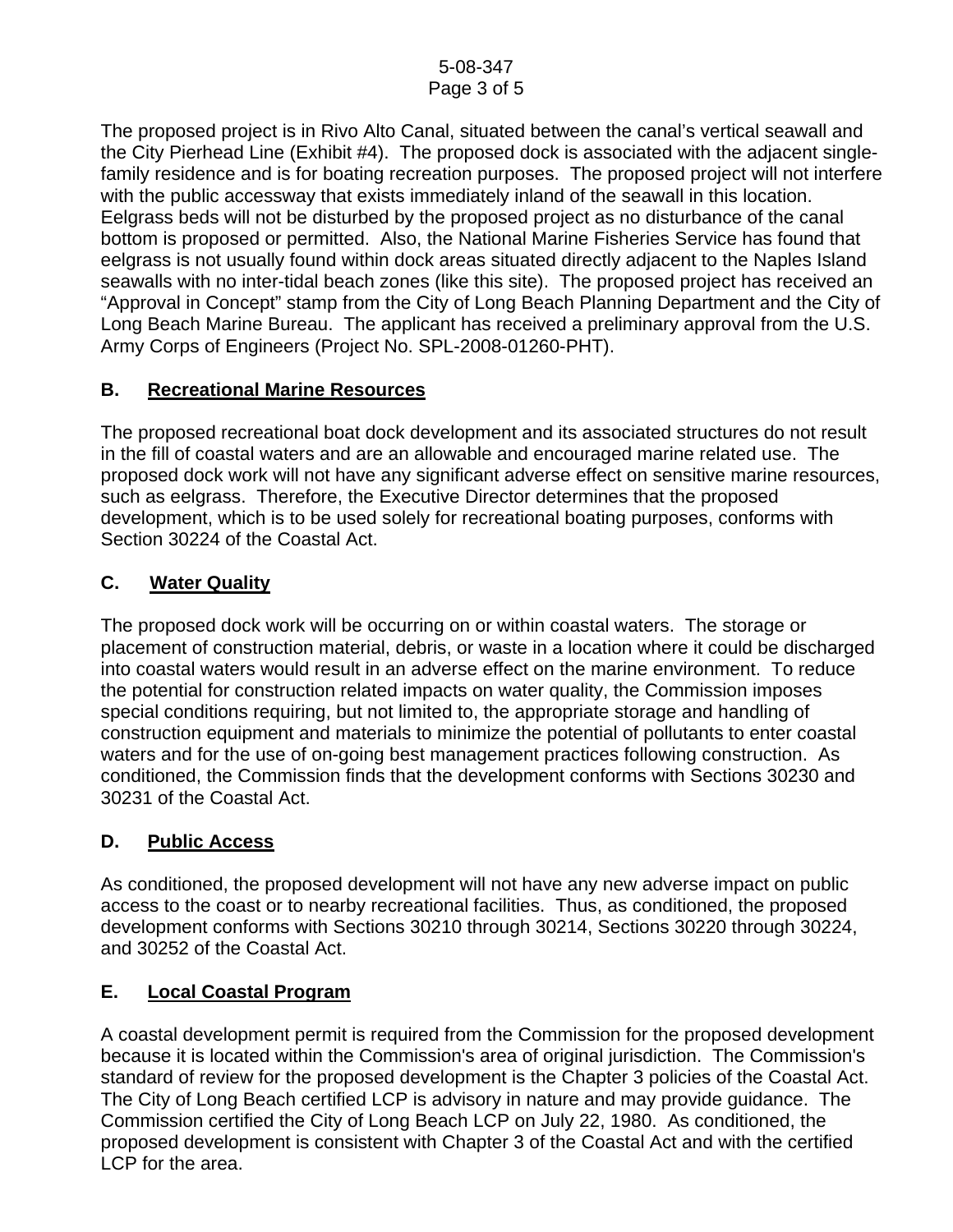# **F. California Environmental Quality Act (CEQA)**

As conditioned, there are no feasible alternatives or feasible mitigation measures available which would substantially lessen any significant adverse effect which the activity may have on the environment. Therefore, the Commission finds that the proposed project, as conditioned to mitigate the identified impacts, is the least environmentally damaging feasible alternative and can be found consistent with the requirements of the Coastal Act to conform to CEQA.

## **SPECIAL CONDITIONS:**

## **1. Permit Compliance**

 The permitted use of the approved development is for boating related uses only. All development must occur in strict compliance with the proposal as set forth in the application for permit, subject to any special conditions. Any deviation from the approved plans must be submitted for review by the Executive Director to determine whether an amendment to this coastal development permit is required.

## **2. Construction Responsibilities and Debris Removal**

- a) No construction materials, equipment, debris, or waste will be placed or stored where it may be subject to wave, wind, or rain erosion and dispersion.
- b) Any and all construction material shall be removed from the site within ten days of completion of construction and disposed of at an appropriate location.
- c) Machinery or construction materials not essential for project improvements are prohibited at all times in the subtidal or intertidal zones.
- d) If turbid conditions are generated during construction, a silt curtain will be utilized to control turbidity.
- e) Eelgrass shall not be disturbed.
- f) Floating booms will be used to contain debris discharged into coastal waters and any debris discharged will be removed as soon as possible but no later than the end of each day.
- g) Divers will recover non-buoyant debris discharged into coastal waters as soon as possible after loss.
- h) At the end of the construction period, the permittee shall inspect the project area and ensure that no debris, trash or construction material has been left on the shore or in the water, and that the project has not created any hazard to navigation.

#### **3. Best Management Practices (BMP) Program**

By acceptance of this permit, the applicant agrees that the long-term water-borne berthing of boat(s) in the approved dock and/or boat slip will be managed in a manner that protects water quality pursuant to the implementation of the following BMPs:

a) Boat Cleaning and Maintenance Measures: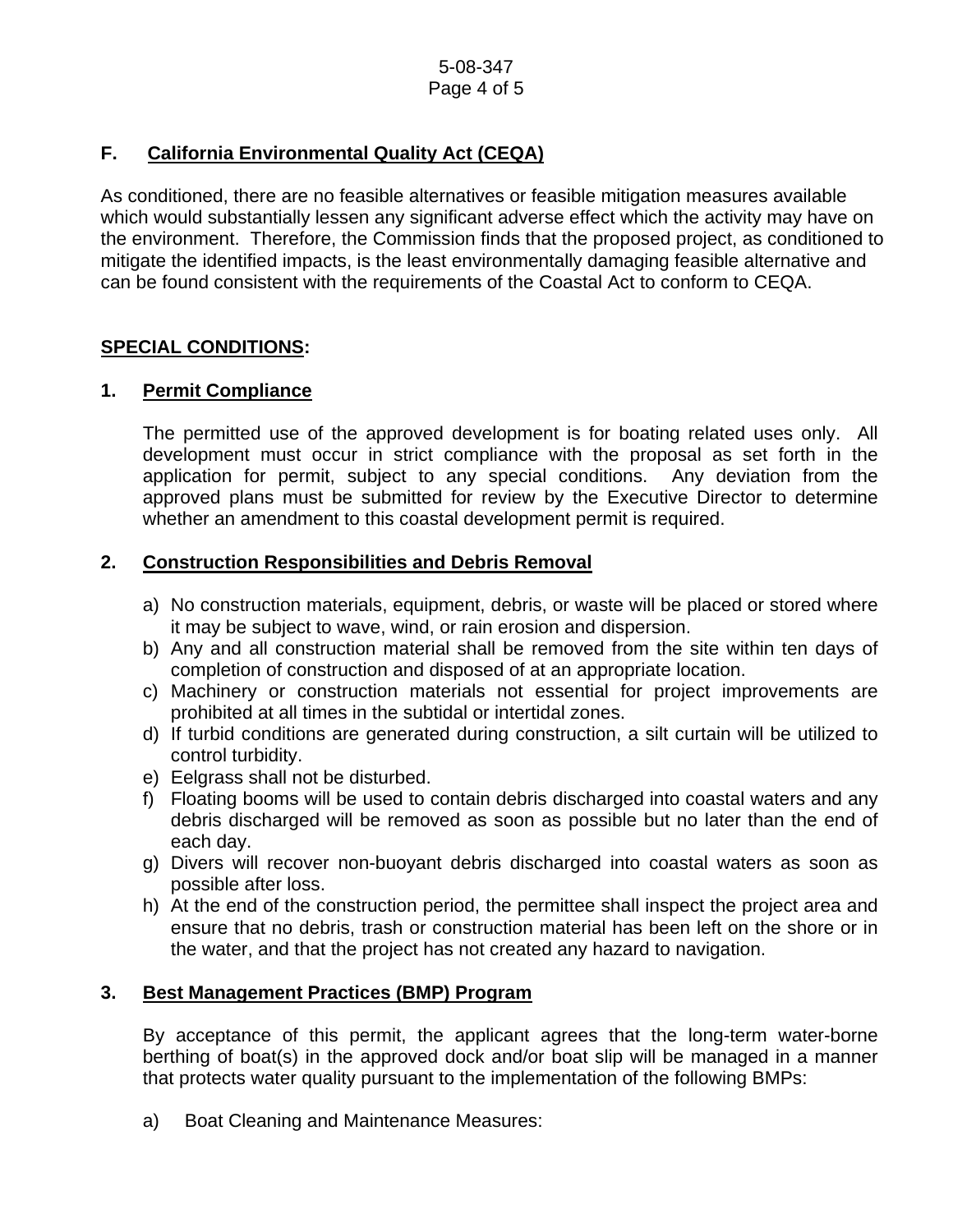#### 5-08-347 Page 5 of 5

- 1. In-water top-side and bottom-side boat cleaning shall minimize the discharge of soaps, paints and debris.
- 2. In-the-water hull scraping or any process that occurs under water that results in the removal of paint from boat hulls is prohibited. Only detergents and cleaning components that are designated by the manufacturer as phosphate-free and biodegradable shall be used, and only minimal amounts shall be used.
- 3. The applicant shall minimize the use of detergents and boat cleaning and maintenance products containing ammonia, sodium hypochlorite, chlorinated solvents, petroleum distillates or lye.
- b) Solid and Liquid Waste Management Measures:

All trash, recyclables, and hazardous wastes or potential water contaminants, including old gasoline or gasoline with water, absorbent materials, oily rags, lead acid batteries, anti-freeze, waste diesel, kerosene and mineral spirits shall be disposed of in a proper manner and shall not at any time be disposed of in the water or gutter.

c) Petroleum Control Management Measures:

Oil absorbent materials should be examined at least once a year and replaced as necessary. The applicant shall recycle the materials, if possible, or dispose of them in accordance with hazardous waste disposal regulations. The boaters are encouraged to regularly inspect and maintain engines, seals, gaskets, lines and hoses in order to prevent oil and fuel spills. Boaters are also encouraged to use preventive engine maintenance, oil absorbents, bilge pump-out services, or steam cleaning services as much as possible to clean oily bilge areas. Clean and maintain bilges. Do not use detergents while cleaning. The use of soaps that can be discharged by bilge pumps is discouraged.

#### **4. Public Access along the Waterway**

The proposed project shall not interfere with public access and use of the public walkway that runs along Rivo Alto Canal.

# **ACKNOWLEDGMENT OF PERMIT RECEIPT/ACCEPTANCE OF CONTENTS:**

\_\_\_\_\_\_\_\_\_\_\_\_\_\_\_\_\_\_\_\_\_\_\_\_\_\_\_\_ \_\_\_\_\_\_\_\_\_\_\_\_\_\_\_\_\_\_\_\_\_\_

I/We acknowledge that I/we have received a copy of this permit and have accepted its contents including all conditions.

Applicant's Signature Date of Signing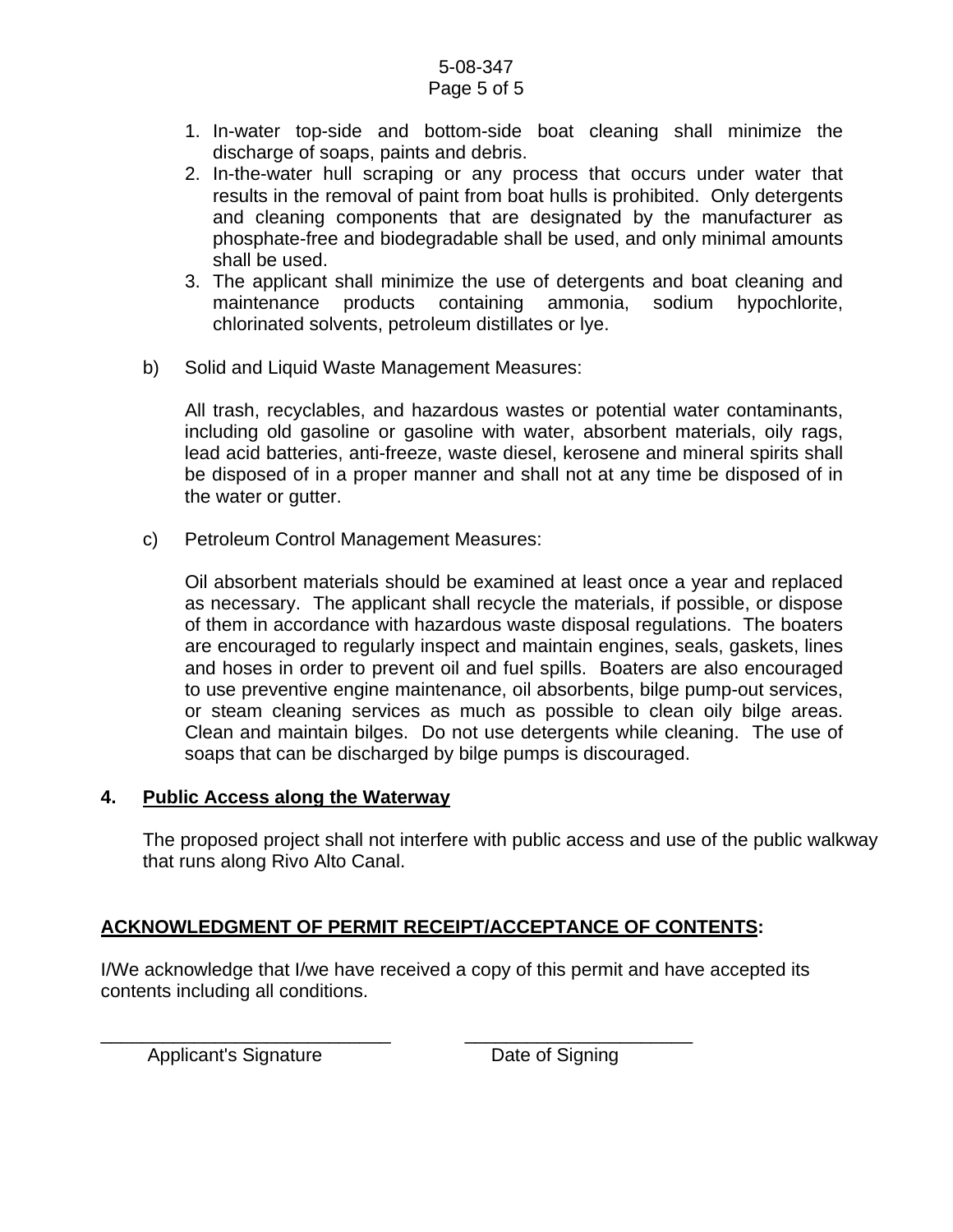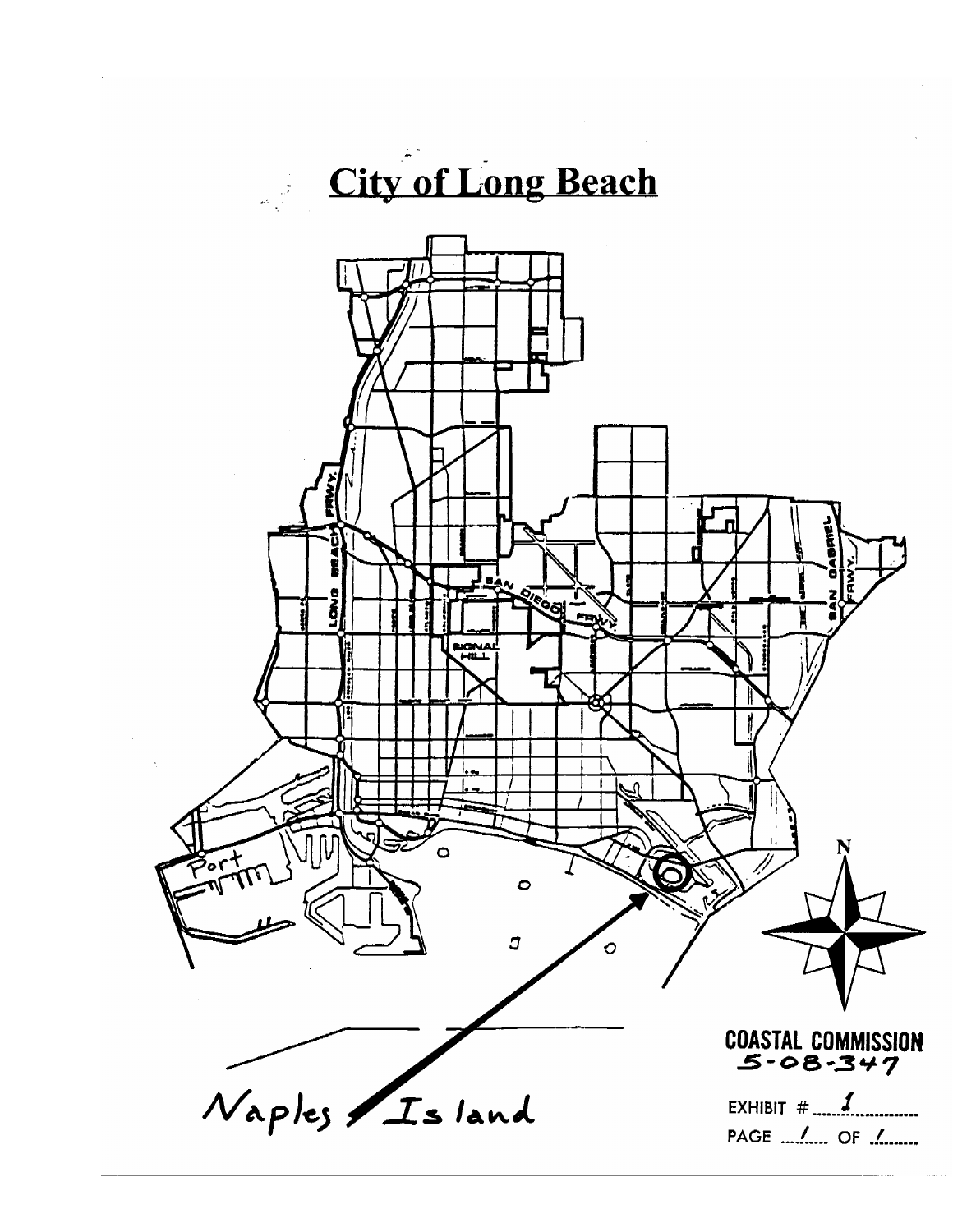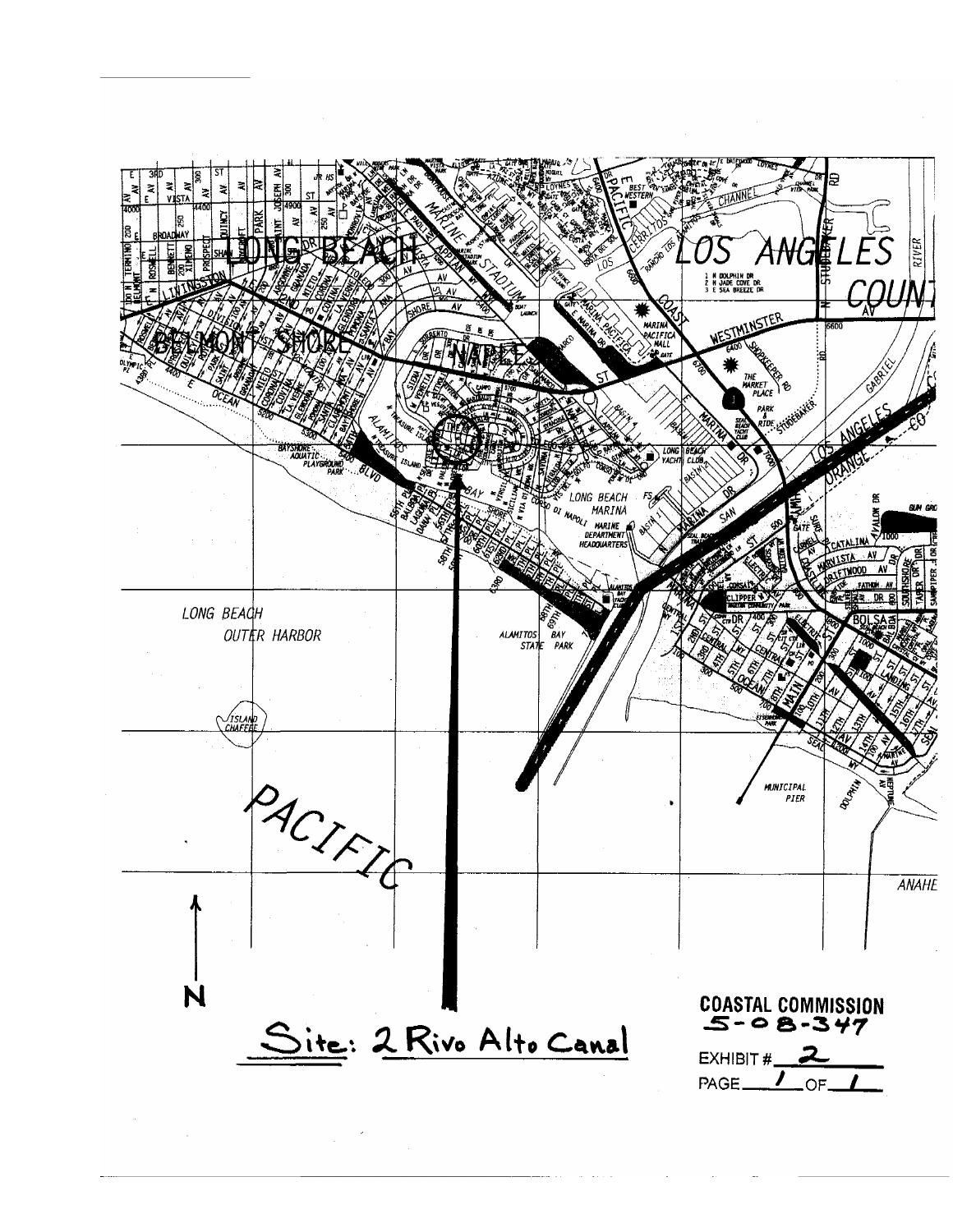

FOR PREV. ASSMT. SEE: 149-11814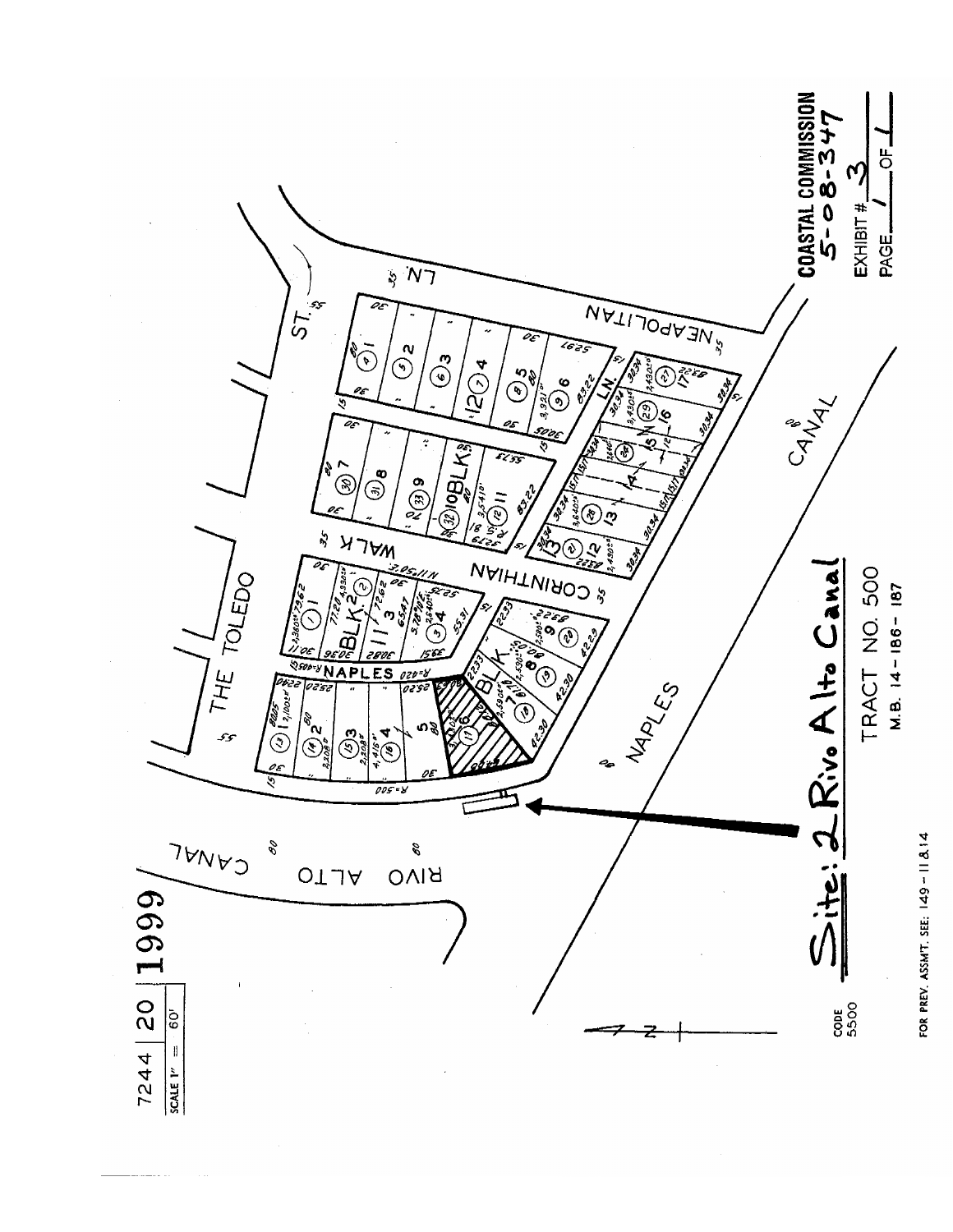